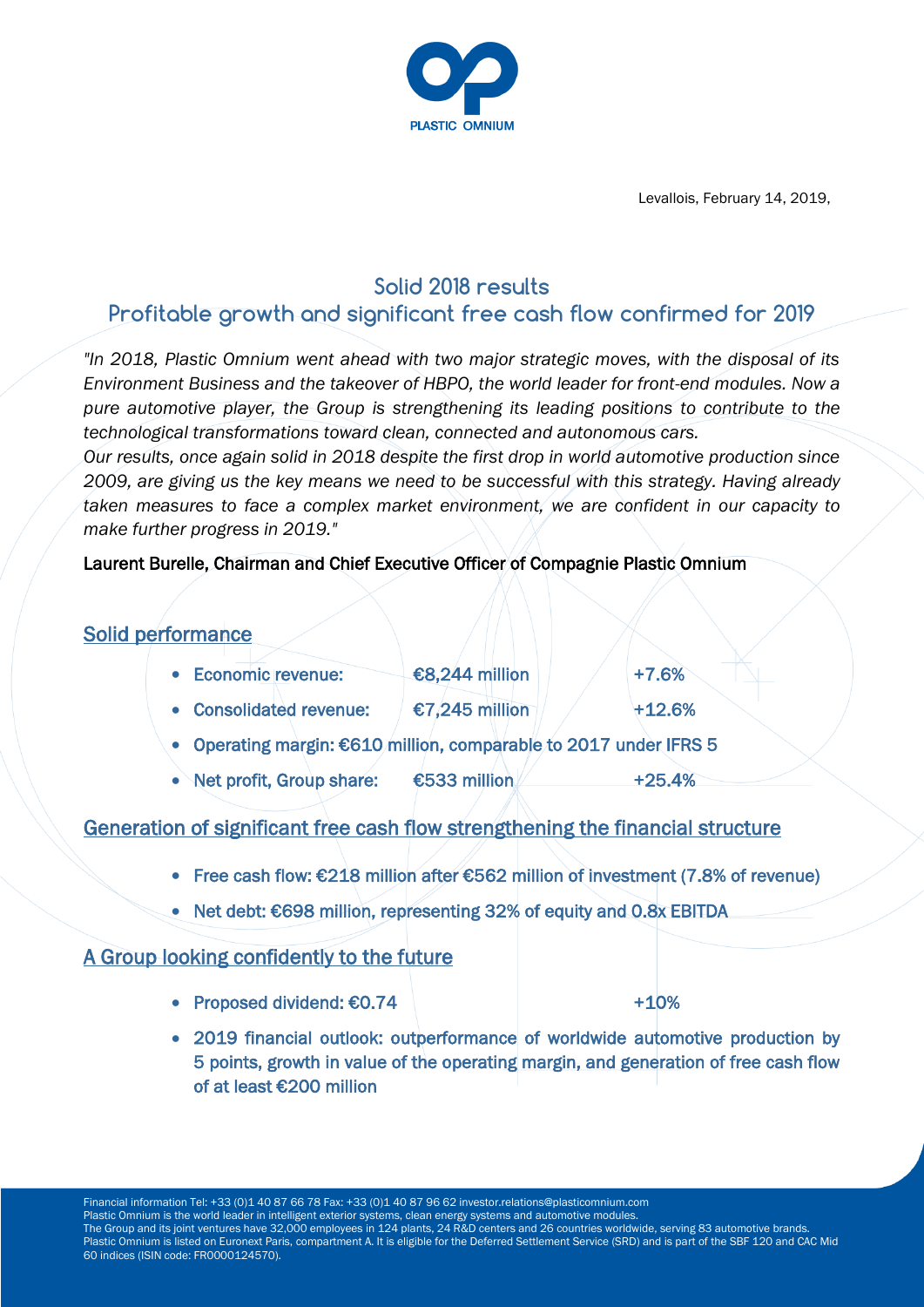## **2018 Results: solid performance and significant generation of free cash flow, strengthening the Group's financial structure**

The Board of Directors of Compagnie Plastic Omnium met on February 13, 2019, under the Chairmanship of Laurent Burelle, and approved the consolidated financial statements as at December 31, 2018.

| In $\epsilon$ millions                                                             | 2017*             | 2018              | Change              |
|------------------------------------------------------------------------------------|-------------------|-------------------|---------------------|
| Economic revenue <sup>1</sup>                                                      | 7,665.1           | 8,243.9           | +7.6%               |
| Consolidated revenue <sup>2</sup>                                                  | 6,433.0           | 7,244.6           | +12.6%              |
| Operating margin <sup>3</sup><br>in % of consolidated sales                        | 614.7<br>9.6%     | 610.1<br>8.4%     | $-0.8%$             |
| Net profit, Group share                                                            | 425.2             | 533.3             | +25.4%              |
| EBITDA <sup>4</sup><br>in % of consolidated sales                                  | 892.4<br>13.9%    | 918.2<br>12.7%    | $+2.9%$             |
| Investments                                                                        | 447.5             | 561.6             | $+25.5%$            |
| Free cash flow <sup>5</sup>                                                        | 176.0             | 218.0             | +23.8%              |
| Net debt <sup>6</sup> at 12/31<br>Net debt/shareholders' equity<br>Net debt/EBITDA | 571<br>32%<br>0.6 | 698<br>32%<br>0.8 | +€127m<br>$+0.2$ pt |

\*Pursuant to IFRS 5 - "Non-Current Assets Held for Sale and Discontinued Operations", the data published in 2017 has been restated within the context of the disposal of the Environment Division. The amounts given in this document for 2017 represent restated data.

## **In 2018, change in the scope and presentation of the businesses of Compagnie Plastic Omnium**

#### • Disposal of the Environment Division

On December 18, 2018, Plastic Omnium sold its Plastic Omnium Environment BV subsidiary to the Latour Capital/Bpifrance (Banque Publique d'Investissement) consortium.

Pursuant to IFRS 5 - "Non-Current Assets Held for Sale and Discontinued Operations", the 2018 result of the Environment business is presented on a separate line in the income statement - "Net Result of Discontinued Operations", and the Group's 2017 income statement has been restated likewise.

## Takeover of HBPO, world leader of front-end modules

On June 26, 2018, Compagnie Plastic Omnium completed the acquisition of the German group Mahle's 33.33% shareholding in the HBPO joint venture, up to then held by Plastic Omnium, Hella and Mahle. Plastic Omnium now holds a 66.67% share in HBPO, the world leader for front-end modules. HBPO assembles 6 million front-end modules each year in 25 plants and 11 countries around the globe.

Given the takeover of HBPO completed in July 2018 and pursuant to IFRS 10 - "Consolidated Financial Statements" - HBPO has been consolidated using the full consolidation method into the Group's financial statements as from July 1, 2018. HBPO was consolidated using the equity method up until June 30, 2018.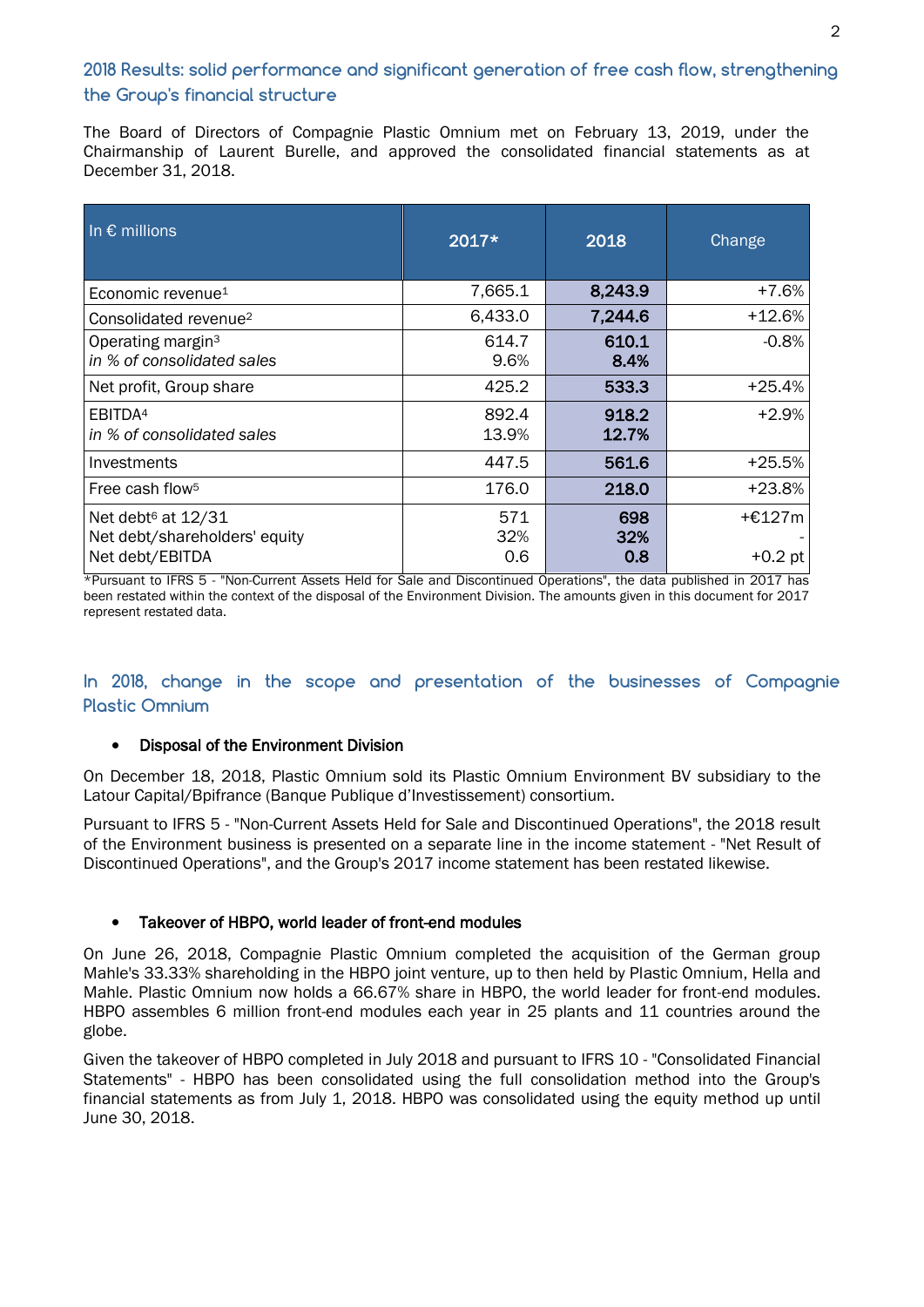Since July 1, 2018, the Plastic Omnium Group's consolidated revenue and economic revenue have included HBPO revenue at a rate of 100%; up until June 30, 2018, only a 33.33% share of this revenue was included in economic revenue.

#### New presentation of the Group's activity around 2 automotive business lines

Plastic Omnium now presents its automotive activity around two different business lines:

- Plastic Omnium Industries brings together the production businesses with 99 plants in 22 countries:
	- o *Intelligent Exterior Systems*
	- o *Clean Energy Systems*
- Plastic Omnium Modules incorporates the module assembly business with 25 sites in 11 countries:
	- o *HBPO,* dedicated to front-end modules*.*

#### **Growth in revenue**

| In $\epsilon$ millions<br>per business line | 2017    | 2018    | Change   | Change<br>like-for-like <sup>7</sup> |
|---------------------------------------------|---------|---------|----------|--------------------------------------|
| <b>Plastic Omnium Industries</b>            | 6.924.9 | 6,833.6 | $-1.3\%$ | $+2.8%$                              |
| <b>Plastic Omnium Modules</b>               | 740.3   | 1,410.3 | $+90.5%$ | $+0.5%$                              |
| Economic revenue <sup>1</sup>               | 7,665.1 | 8,243.9 | $+7.6%$  | $+2.4%$                              |
| Joint ventures                              | 1,232.1 | 999.3   | $-18.9%$ | $+8.7%$                              |
| Consolidated revenue <sup>2</sup>           | 6,433.0 | 7,244.6 | $+12.6%$ | $+1.6%$                              |

In 2018, the economic revenue<sup>1</sup> reported by Compagnie Plastic Omnium amounted to €8,243.9 million, growth of +7.6% compared to 2017.

On a like-for-like basis, growth stands at +2.4%. The Group's economic revenue takes account of negative exchange rate effects of €237.8 million and positive net effects from scope of €588.2 million, mainly on account of the full consolidation of HBPO as from July 1, 2018 for Plastic Omnium Modules.

Consolidated sales<sup>2</sup> reported by Compagnie Plastic Omnium amounted to  $\epsilon$ 7,244.6 million as at December 31, 2018, growth of +12.6% and of +1.6% like-for-like.

### **Outperformance of worldwide automotive production on the rise**

For the whole of 2018, worldwide automotive production fell by 1% (source: IHS January 2019) in comparison with growth in economic revenue of +2.4%, giving an outperformance of 3.4 points.

Plastic Omnium Industries, up by +2.8% like-for-like, achieved an outperformance of 3.8 points compared to worldwide automotive production.

Plastic Omnium Modules, whose business activity is 30% German, stayed flat over the year (up by 0.5% like-for-like).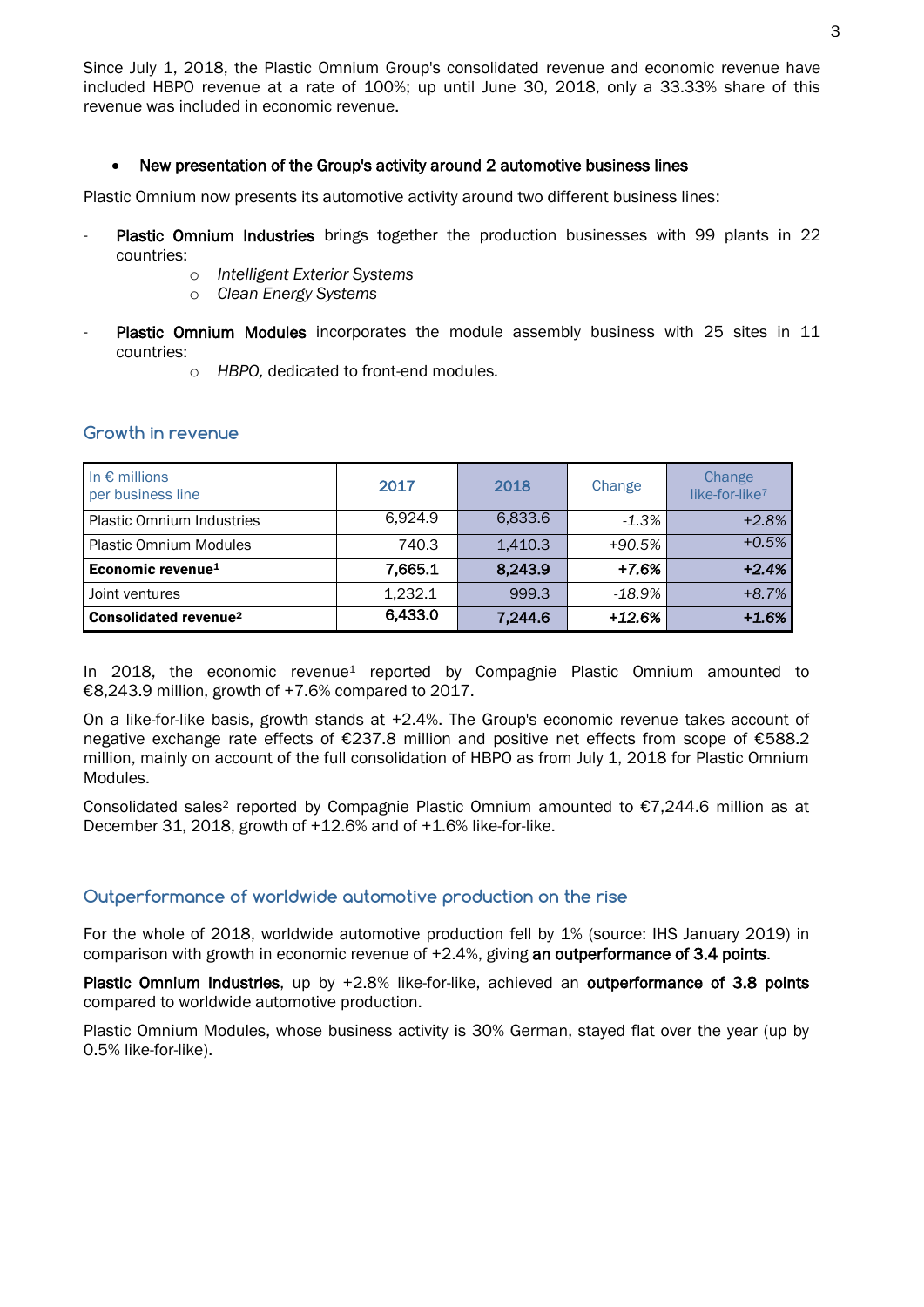In 2018, worldwide automotive production was marked by a sharp disparity between growth of +2.3% over the 1<sup>st</sup> half-year and a slump of -4.3% over the 2<sup>nd</sup> half, owing to the economic situation in China and temporary difficulties encountered by a number of OEMs in the application of WLTP standards in Germany.

Put into this context, the like-for-like revenue<sup>1</sup> reported by Plastic Omnium rose by +4.8% in the 1<sup>st</sup> half of the year and was flat over the 2<sup>nd</sup> half (+0.3%).

Outperformance over worldwide automotive production gained pace (+2.5% over the 1<sup>st</sup> half-year versus +4.6% over the 2nd half), helped in particular by China.

| 1 <sup>st</sup> half-year                                             |                      |                      |                                      |                                 |
|-----------------------------------------------------------------------|----------------------|----------------------|--------------------------------------|---------------------------------|
| <b>Automotive production</b><br>(in millions of vehicles)             | <b>1st half 2017</b> | <b>1st half 2018</b> | Change in %                          | Change                          |
| Global                                                                | 45.9                 | 47.0                 | $+2.3%$                              | $+1.1$                          |
| of which China                                                        | 12.5                 | 13.1                 | $+4.5%$                              | $+0.6$                          |
| of which Germany                                                      | 3.0                  | 3.0                  | $-1.9%$                              |                                 |
| <b>Plastic Omnium revenue<sup>1</sup></b><br>(in $\epsilon$ millions) | <b>1st half 2017</b> | <b>1st half 2018</b> | Change<br>like-for-like <sup>7</sup> | Outperformance<br>vs. auto prod |
| Total                                                                 | 3,894.3              | 3,820.9              | $+4.8%$                              | $+2.5%$                         |
| of which China                                                        | 337.8                | 362.8                | $+13.7%$                             | $+9.2%$                         |
| of which Germany                                                      | 644.7                | 656.6                | $+3.5%$                              | $+5.4%$                         |

| 2 <sup>nd</sup> half-year                                       |               |               |                                      |                                 |
|-----------------------------------------------------------------|---------------|---------------|--------------------------------------|---------------------------------|
| <b>Automotive production</b><br>(in millions of vehicles)       | 2nd half 2017 | 2nd half 2018 | Change in %                          | Change                          |
| Global                                                          | 46.3          | 44.3          | $-4.3%$                              | $-2.0$                          |
| of which China                                                  | 14.4          | 12.9          | $-10.4%$                             | $-1.5$                          |
| of which Germany                                                | 2.8           | 2.4           | $-15.1%$                             | $-0.4$                          |
| Plastic Omnium revenue <sup>1</sup><br>(in $\epsilon$ millions) | 2nd half 2017 | 2nd half 2018 | Change<br>like-for-like <sup>7</sup> | Outperformance<br>vs. auto prod |
| Total                                                           | 3,771.0       | 4,423.1       | $+0.3%$                              | $+4.6%$                         |
| of which China                                                  | 383.0         | 430.7         | $+8.5%$                              | +18.9%                          |
| of which Germany                                                | 668.0         | 782.3         | $-12.6%$                             | $+2.5%$                         |

## **Growth from all regions over the whole year**

| In $\epsilon$ millions and % of sales<br>By region | 2017             | 2018             | Change    | Change like-for-like <sup>7</sup> |
|----------------------------------------------------|------------------|------------------|-----------|-----------------------------------|
| Europe/Africa                                      | 4.050.1<br>52.8% | 4.487.2<br>54.4% | $+10.8\%$ | $+1.7%$                           |
| North America                                      | 2,035.5<br>26.6% | 2,148.9<br>26.1% | $+5.6%$   | $+1.1%$                           |
| Asia, including China                              | 1,318.2<br>17.2% | 1,414.7<br>17.2% | $+7.3%$   | $+7.1%$                           |
| South America                                      | 261.4<br>3.4%    | 193.2<br>2.3%    | $-26.1%$  | $+2.1%$                           |
| Economic revenue <sup>1</sup>                      | 7,665.1          | 8,243.9          | $+7.6%$   | $+2.4%$                           |
| Joint ventures                                     | 1,232.1          | 999.3            | $-18.9%$  | $+8.7%$                           |
| Consolidated revenue <sup>2</sup>                  | 6,433.0          | 7,244.6          | +12.6%    | $+1.6%$                           |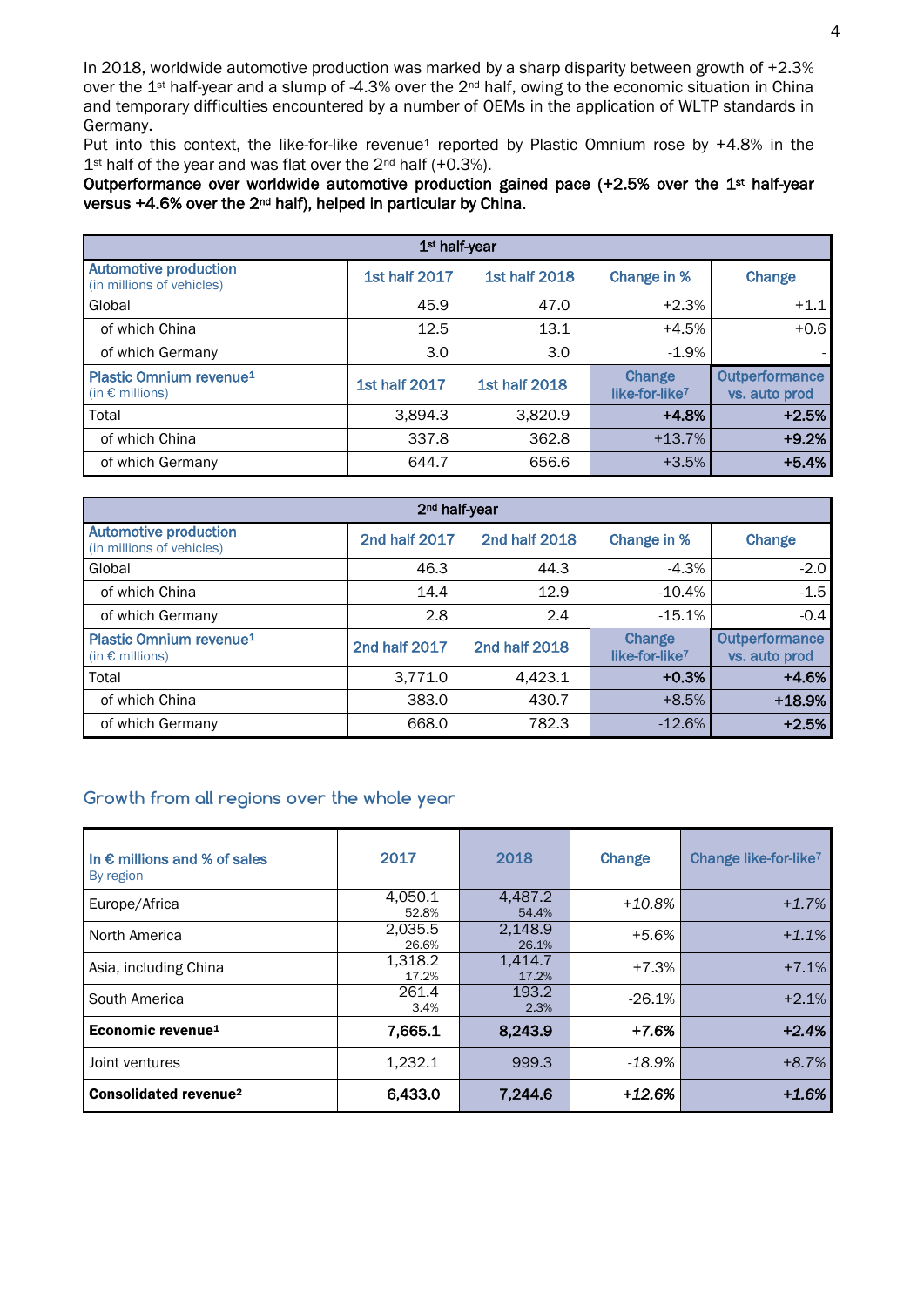Germany is the leading contributor to the Group's revenue, posting 17% of total sales. Over the year, the country's revenue was down by -5.9%. Excluding Germany, revenue grew by +5.6%, driven primarily by Eastern Europe, particularly Slovakia with the Porsche Cayenne.

Business in North America grew by +1.1% on a like-for-like basis over the year, with automotive production down by -0.7%, resulting in an outperformance of 1.8 points. The Group was boosted by strong business in Mexico, particularly with the plant at San Luis Potosi (launching Daimler's A-Class). This offset the falls in volumes linked to the gradual ramp-up of bumpers for BMW's new X5 model, achieved simultaneously with a transfer of production between the American Anderson and Greer facilities. The end of the transition period between Anderson and Greer, which will conclude with the closing of the Anderson facility mid 2019, the launch of new programs, particularly in the Mexican plants, and the ramp-up of HBPO business in the region, will help the Group speed up growth in North America in 2019.

Business in Asia, including China, grew by +7.1% like-for-like over the year when automotive production was down by -1%, giving an outperformance of 8.1 points. In China, which accounts for revenue<sup>1</sup> of €793.5 million, i.e. 10% of total sales, growth in business like-for-like came to +10.8% in 2018. In this country, the Group has benefited from market share gains and a ramp-up of the current industrial facility, which in the years ahead will be augmented by the development of HBPO's business, including an initial site built in 2017 and 3 additional sites scheduled by 2021.

## **Operating margin comparable to that of 2017, under IFRS 5, and strong growth in net profit driven by scope effects**

In 2018, the Group's operating margin stood at €610.1 million, i.e. 8.4% of consolidated sales versus €614.7 million in 2017 (2017 data under IFRS 5) or 9.6% of consolidated sales. As anticipated, the full consolidation of HBPO (a less capital-intensive assembly business) from July 1, 2018 onward, has had a dilutive impact on the percentage of operating margin.

The operating margin for Plastic Omnium Industries for the year 2018 stands at €577.6 million, i.e. 9.2% of consolidated sales, compared with €599.7 million in 2017, i.e. 9.3% of consolidated sales. A strict cost control combined with a continued improvement in industrial efficiency helped to cope with the volatility of production and record an operating margin of 8.5% in the  $2^{nd}$  halfyear.

In 2018, the operating margin of Plastic Omnium Modules stood at €32.5 million, i.e. 3.4% of consolidated sales. Proforma, i.e. if the takeover of HBPO had occurred on January 1, 2018, operating margin would have come to €50.5 million, or 2.6% of revenue, including the negative €17.5 million relating to the amortization of customer contracts over 7 years, recognized in the context of the price set for the acquisition of HBPO.

In 2018, Plastic Omnium recognized net non-current income of +€114.4 million (compared to -€57.3 million in 2017). This takes in a positive impact of €255 million due to the revaluation of the historic 33.33% holding in HBPO under the takeover operation for the joint venture. It also takes account of particularly high non-current expenses due to the volatility and uncertainty surrounding the market.

As at December 31, 2018, the net financial loss stood at €70.2 million, versus a loss of €65.7 million as at December 31, 2017.

In 2018, the amount of tax on this result came to -€113.0 million, ie an effective rate of 18.8%, versus -€81.3 million in 2017 (an effective rate of 18.9%).

Net profit from continued operations thus rose significantly by +31.9% to €541.3 million and represents 7.5% of consolidated sales.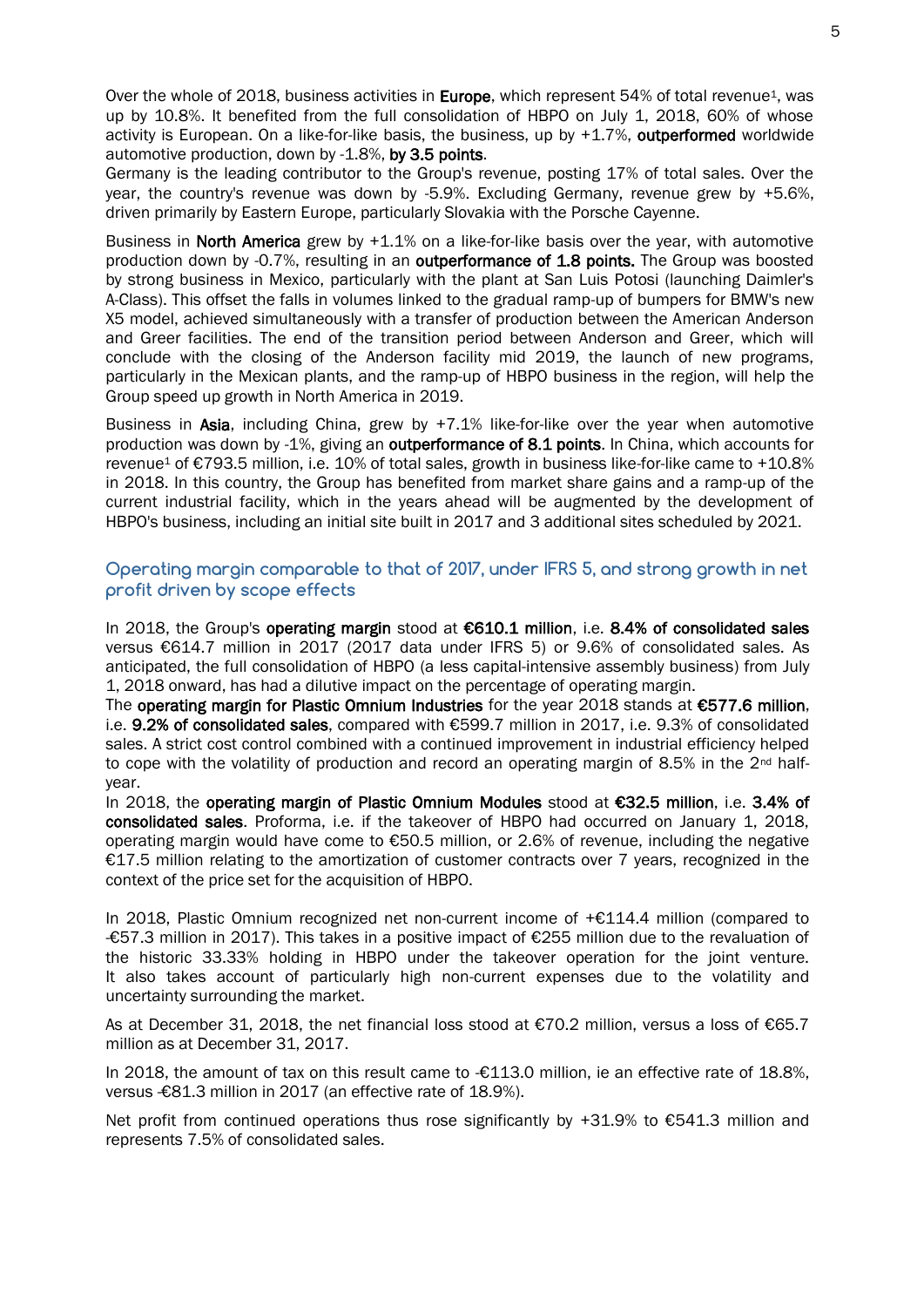Net profit from discontinued operations came to  $E1.5$  million. This corresponds to the net profit from the Environment business up until the date of disposal (December 18, 2018), and to disposal result.

Net profit amounted to €542.8 million (i.e. 7.5% of consolidated sales), growth of +26.1%.

Net profit. Group share came to €533.3 million (i.e. 7.4% of consolidated sales), growth of +25.4% over the figure for 2017 (€425.2 million or 6.6% of consolidated sales).

### **Sustained investments and strong generation of free cash flow**

The Group has been engaged in a program of sustained investments since 2016 and in 2018 invested €561.6 million, i.e. 7.8% of consolidated sales (versus €447.5 million or 7.0% of consolidated sales in 2017), an increase of 25.5%.

These investments included:

- the commissioning of 2 plants operating intelligent exterior systems in the United States and China, Greer and Shenyang both supplying BMW; 2 clean energy systems plants in India - Hansalpur supplying Suzuki and Smyrna in the United States supplying Nissan; and a site for the assembly of front-end modules in Mexico for Daimler.
- the ongoing construction of 5 plants (in India, Morocco, Slovakia, China and Malaysia) and 4 assembly sites for modules (in Mexico, China, and 2 in Germany).
- the building or extension of three R&D centers:
	- o the creation of an advanced research center for new energies, Δ-Deltatech, due to open in Brussels mid 2019;
	- $\circ$  the building of a new development and testing center for clean energy systems in Wuhan (China) in 2019;
	- $\circ$  the digitalization and extension of the global R&D center for intelligent exterior systems in Lyon by 2020.

This sustained investment program is largely funded by **EBITDA** that rose to  $\epsilon$ 918.2 million in 2018 (or 12.7% of consolidated sales versus 892.5 million and 13.9% of consolidated sales 2017).

As at December 31, 2018, the Group thus generated free cash flow of €218.0 million, ie 3.0% of consolidated sales (versus €176.0 million in 2017).

#### **Solid financial structure**

The net financial debt totaled  $\epsilon$ 698 million as at December 31, 2018, up by  $\epsilon$ 127 million compared with December 31, 2017. It includes an enterprise value of €350 million for the takeover of HBPO last July, the global leader for front-end modules, offset in part by an enterprise value of €220 million for the disposal of the Environment business completed in December 2018.

In 2018, the Group distributed dividends to the value of €101 million. Additionally, it pushed ahead with the buy-back of 2.1 million treasury shares for a total net amount of €71 million and canceled 2.4 million shares, thereby increasing the share of control held by Burelle SA from 57.57% to 58.51%.

The Group's net debt now represents 32% of equity and 0.8x EBITDA.

Furthermore, in December 2018 Compagnie Plastic Omnium invested in a Schuldscheindarlehen (private investment under German law) for €300 million. This private investment, without covenant or rating, carries a 7-year maturity and offers a fixed coupon of 1.6%, thereby strengthening the Group's financing structure by extending the maturity of its debt and diversifying its sources of financing.

As at December 31, 2018, the Group can call on available resources of €3 billion, including undrawn lines of credit worth €1.2 billion.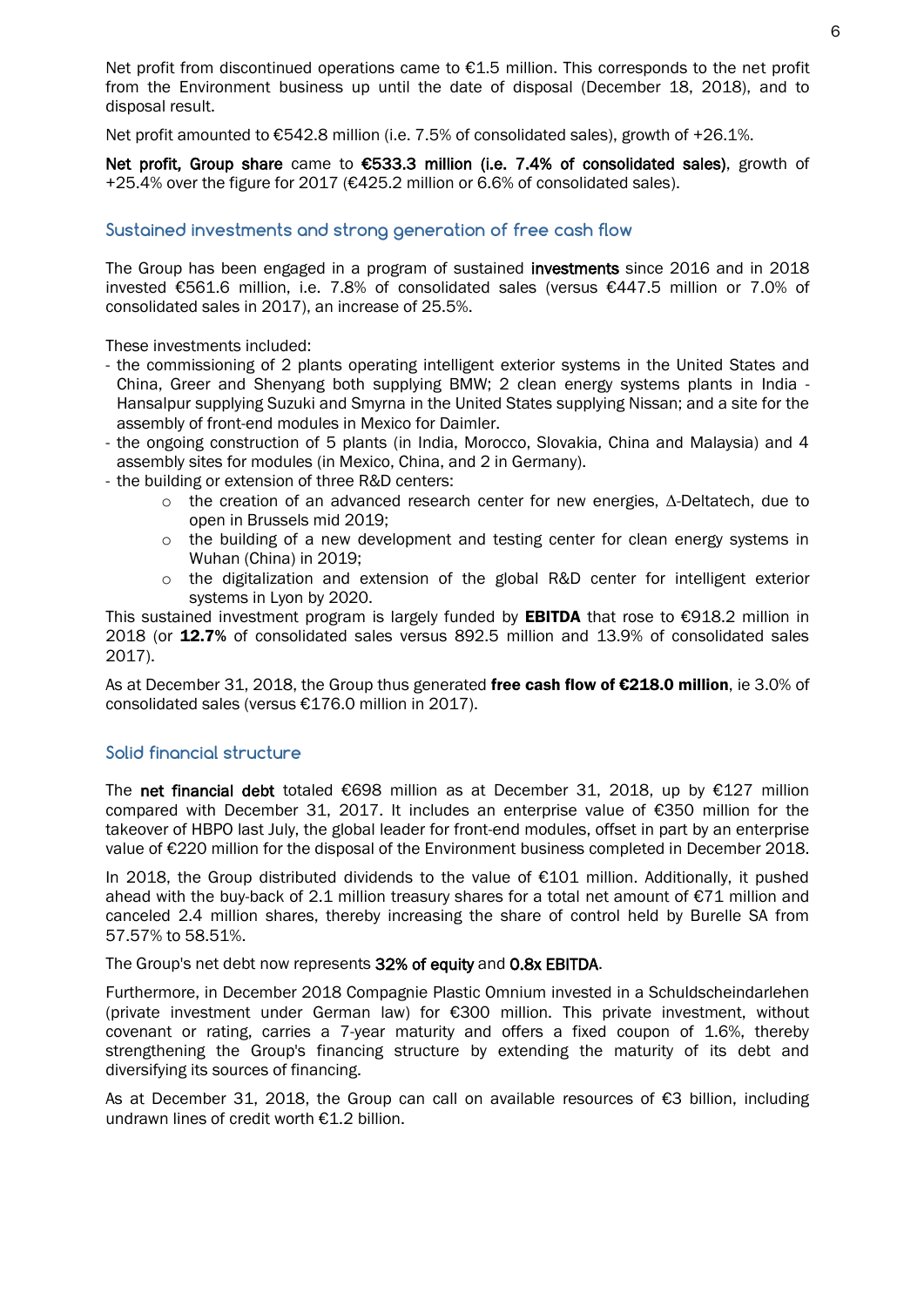### **Acceleration of the innovation program**

Throughout the year, Plastic Omnium continued to develop its innovation strategy, driven by 3,000 engineers spread over 24 R&D centers around the globe, with:

- the launch of a joint development project with the German supplier Brose in December 2018 for an innovative side-door system;
- in January 2019 the launch of a strategic partnership deal with the German supplier Hella for an innovative concept combining exterior systems and lighting;
- the creation on January 1, 2018, of "Plastic Omnium New Energies", an entity dedicated to the development of energies of the future, particularly in the fields of fuel cells and hydrogen propulsion;
- the building or extension of three R&D centers.

Associated with an open innovation network, this full suite of expertise and investments will open the way for Plastic Omnium to develop new growth opportunities by taking up the technological challenges of tomorrow's autonomous low-carbon automobile.

## **Dividend per share up 10% to €0.74**

The Board of Directors will propose, at the Shareholders' Meeting of April 25, 2019, a dividend of €0.74 per share, an increase of 10% over the preceding year.

The dividend will be paid on May 6, 2019, after approval by the Shareholders' Meeting.

## **Project to transform Plastic Omnium (SA) into a European company ("Societas Europaea", SE)**

On February 13, 2019, the Board of Directors of Plastic Omnium decided to submit to shareholders a project to transform the company into a European company ("Societas Europaea", SE). This transformation project, already adopted by many major companies, will help better reflect the Plastic Omnium Group's European dimension and will boost its international image and attractiveness in the eyes of all the company's stakeholders.

Plastic Omnium, whose Executive Management is based in France, will still be governed by French legislation and regulations and be listed on the Paris stock exchange. This change of corporate form will have no incidence on the company's shareholders and employees and will not affect the head office.

The transformation project will be submitted to the Plastic Omnium Shareholders' Meeting to be held April 25 next.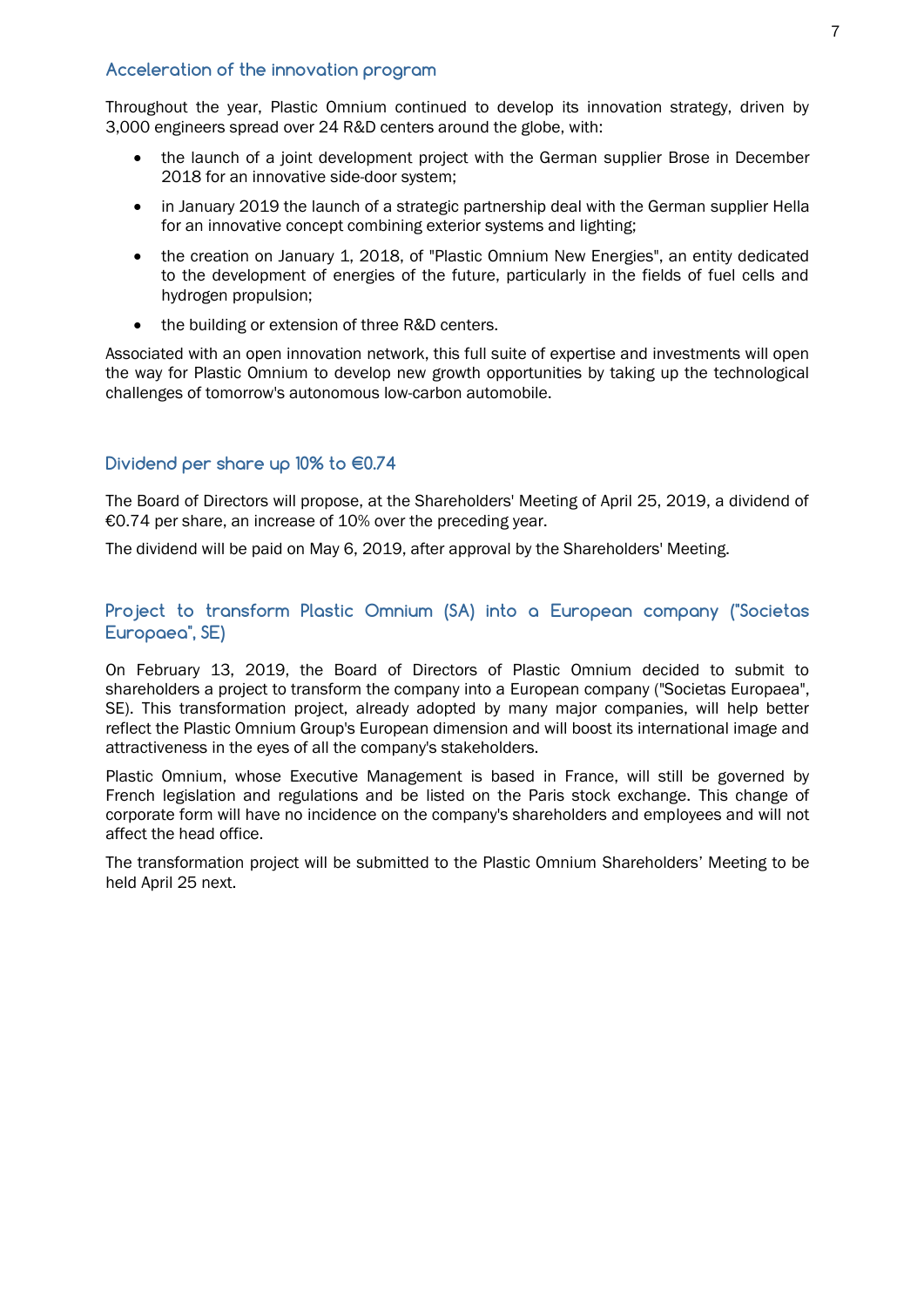The beginning of 2019 will continue to be marked by macro-political and macro-economic risks, translating to greater uncertainty and volatility, particularly in the automotive industry.

In this market context, Plastic Omnium is working with a hypothesis of flat worldwide automotive production for the whole year. It takes account of strong disparity between a first half-year showing an expected downturn, and a second half with projected growth (enjoying a favorable comparison effect) that will be reflected in the Group's results.

The Group has strengthened its management fundamentals, with a particular attention paid to free cash flow generation, a strengthened cost reduction policy and a renewed ambition in terms of industrial excellence. Equally, it has the benefit of a solid backlog.

The financial outlook for 2019 is part of the 2019-2021 strategic plan presented during the Group's Investor Day on December 13, 2018. In this context, for 2019 Plastic Omnium confirms:

- a 5-point outperformance over worldwide automotive production
- an operating margin showing growth in value;
- a generation of free cash flow of at least €200 million after 6% of the Group's consolidated sales for investments.

## **Standards, interpretations and amendments of application post-January 1, 2019**

From January 1, 2019, the Group will apply the standard IFRS 16, "Leases". Application of this standard will impact the Group by way of an increase in fixed tangible assets and financial debt of around €220 million as from January 1, 2019, basically linked to real estate lease contracts.

## **2018 fiscal year with HBPO consolidated using the full consolidation method as from January 1, 2018**

The Group presents below the main aggregates for 2018 restated on the basis of a takeover as from January 1, 2018:

| In $\epsilon$ millions            | 2018     |
|-----------------------------------|----------|
|                                   | Proforma |
| Economic revenue <sup>1</sup>     | 8,955.7  |
| Consolidated revenue <sup>2</sup> | 8,259.5  |
| Operating margin <sup>3</sup>     | 628.1    |
| in % of consolidated sales        | 7.6%     |
| Net profit, Group share           | 537.5    |
| EBITDA <sup>4</sup>               | 953.3    |
| in % of consolidated sales        | 11.5%    |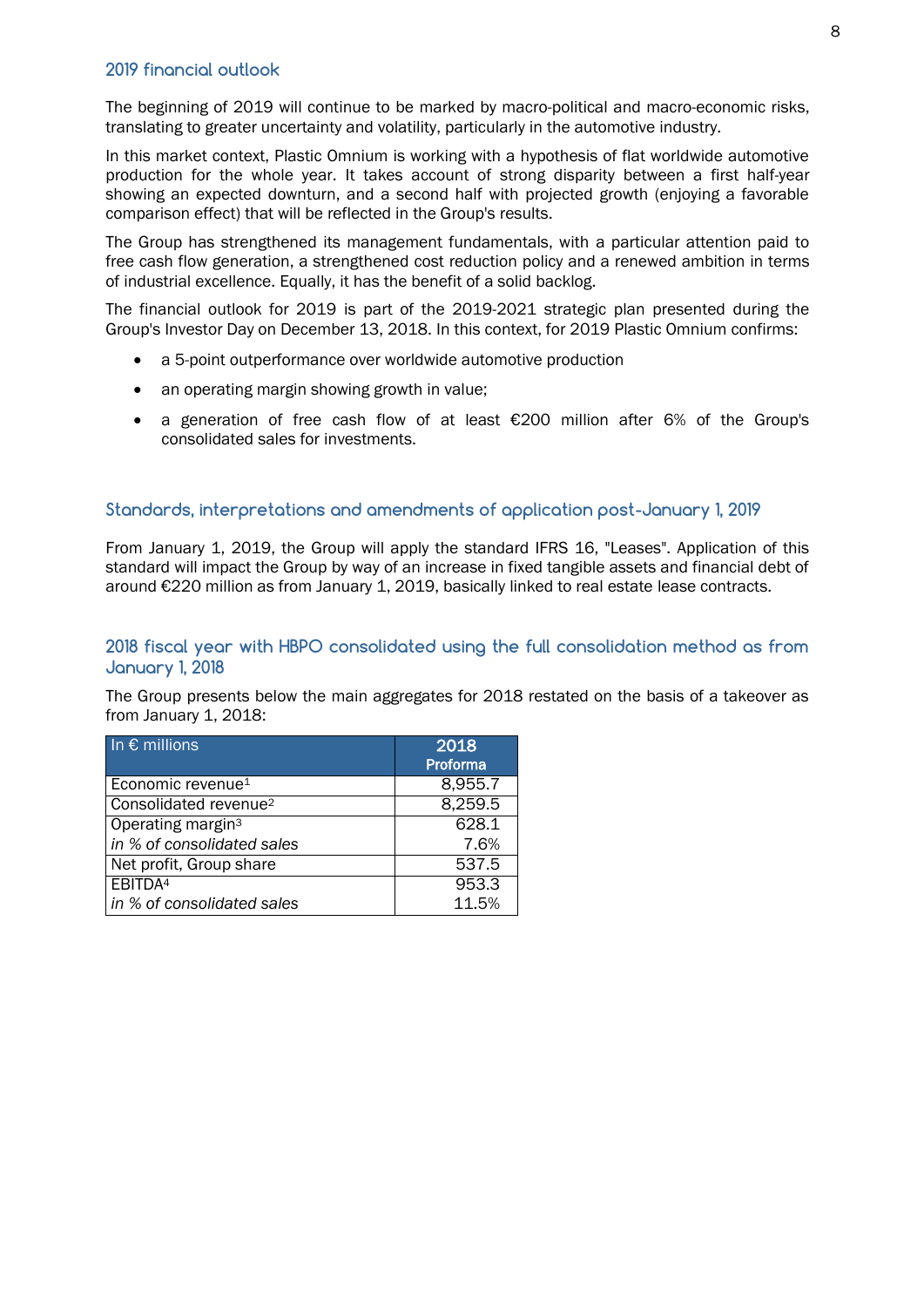#### **Webcast presentation of the annual results**

The presentation of the results, with simultaneous translation, will take place on Thursday February 14, 2019 at 10:30 a.m. Paris time.

It will also be accessible by webcast on the website of Groupe Plastic Omnium and by telephone to:

| France (FR):           | +33170710159   | PIN: 99978899# |
|------------------------|----------------|----------------|
| $\bullet$ France (EN): | +33172727403   | PIN: 10726440# |
| $\bullet$ UK:          | +442071943759  | PIN: 10726440# |
| • Germany:             | +4969222225429 | PIN: 10726440# |
| • Spain:               | +34911140101   | PIN: 10726440# |
| • United States:       | +16467224916   | PIN: 10726440# |

More detailed financial information can be found on the website: www.plasticomnium.com.

#### **Calendar**

April 23, 2019 – Revenue from first quarter 2019

April 25, 2019 – Shareholders' Meeting

July 19, 2019 – Results for the first half-year 2019

#### **Glossary**

- (1) The economic revenue reflects the Group's operational and managerial reality. It corresponds to the consolidated sales plus the sales of the Group's joint ventures at the Group's percentage stake: BPO (50%) and YFPO (50%) and HBPO for 33.33% until its full consolidation on July 1, 2018.
- (2) The consolidated revenue does not include:
	- a. the share of joint ventures, which are consolidated using the equity method pursuant to IFRS 10-11-12;
	- b. Revenue for Plastic Omnium Environment for the 2017 and 2018 fiscal years, pursuant to IFRS 5.
- (3) The operating margin includes the share of the results of companies which have been consolidated using the equity method, and the amortization of the intangible assets acquired, before other operating income and expenses.
- (4) EBITDA corresponds to the operating margin, which includes the share of the results of associates and joint ventures before depreciation charges and operating provisions.
- (5) Free cash flow corresponds to the operating cash flow, less tangible and intangible investments net of disposals, taxes and net interest paid +/- variation of the working capital requirements (cash surplus from operations).
- (6) Net financial debt includes all of the long-term borrowings, short-term loans and bank overdrafts, less loans, marketable debt instruments and other non-current financial assets, and cash and cash equivalents.
- (7) Like-for-like (scope and exchange):
	- a. The currency effect is calculated by applying the exchange rate of the previous period to the revenue of the current period.
	- b. The scope effect is calculated:
		- i. by eliminating, over the ongoing period, the revenue of companies acquired during the previous period (Changchun for Plastic Omnium Industries for -€12.7 million);